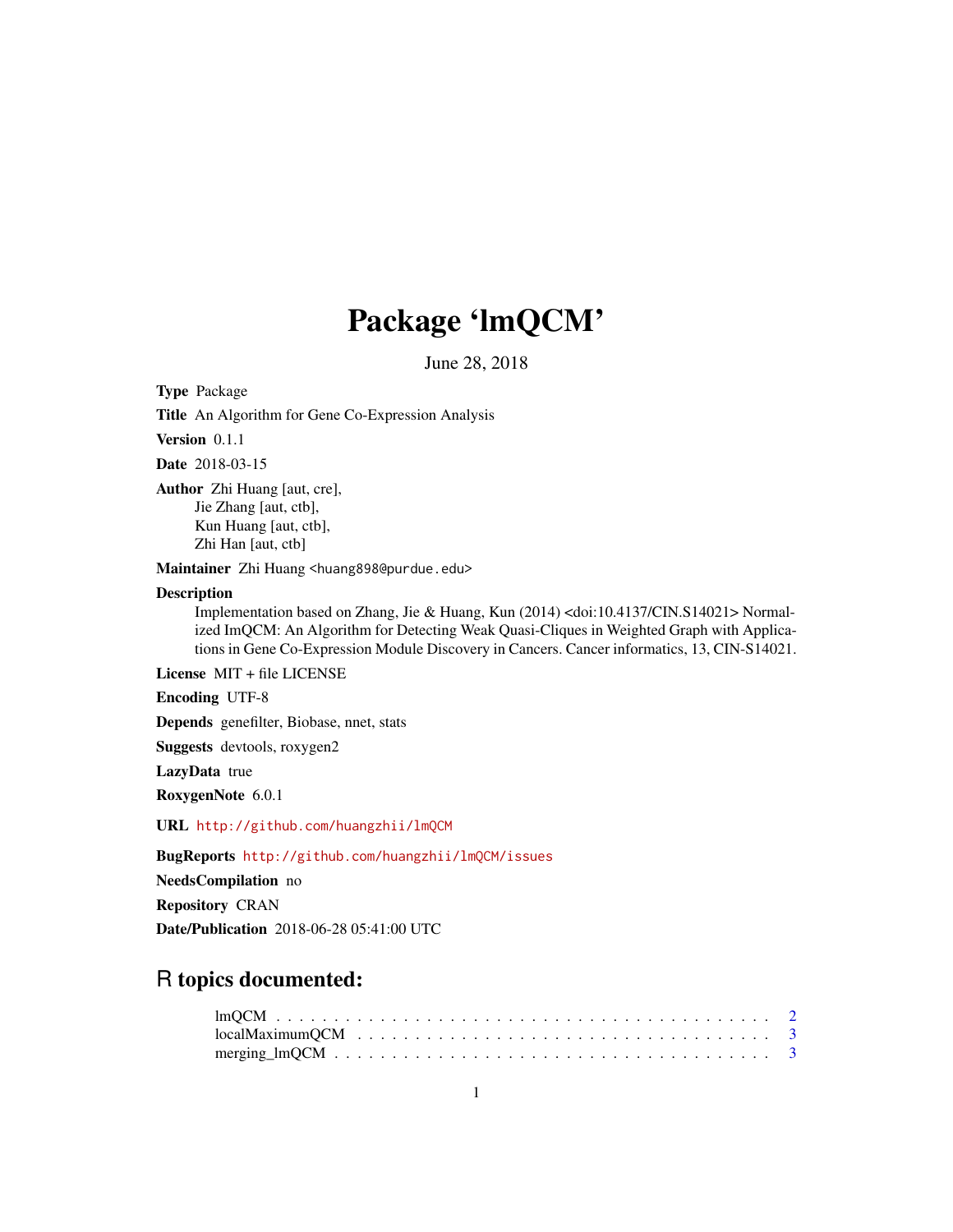### <span id="page-1-0"></span>**Index** [4](#page-3-0)

### lmQCM *lmQCM: Main Routine for Gene Co-expression Analysis*

### Description

Author: Zhi Huang

### Usage

```
lmQCM(data_in, gamma = 0.55, t = 1, lambda = 1, beta = 0.4,minClusterSize = 10, CCmethod = "pearson", normalization = F)
```
### Arguments

| data_in       | real-valued expression matrix with rownames indicating gene ID or gene symbol                             |
|---------------|-----------------------------------------------------------------------------------------------------------|
| gamma         | gamma value (default $= 0.55$ )                                                                           |
| t             | t value (default = 1)                                                                                     |
| lambda        | lambda value (default $= 1$ )                                                                             |
| beta          | beta value (default $= 0.4$ )                                                                             |
|               | minClusterSize minimum length of cluster to retain (default = $10$ )                                      |
| CCmethod      | Methods for correlation coefficient calculation (default = "pearson"). Users can<br>also pick "spearman". |
| normalization | Determine if normalization is needed on massive correlation coefficient matrix.                           |

### Value

mergedCluster - An merged clusters group

### Examples

```
library(lmQCM)
library(Biobase)
data(sample.ExpressionSet)
data = assayData(sample.ExpressionSet)$exprs
lmQCM(data)
```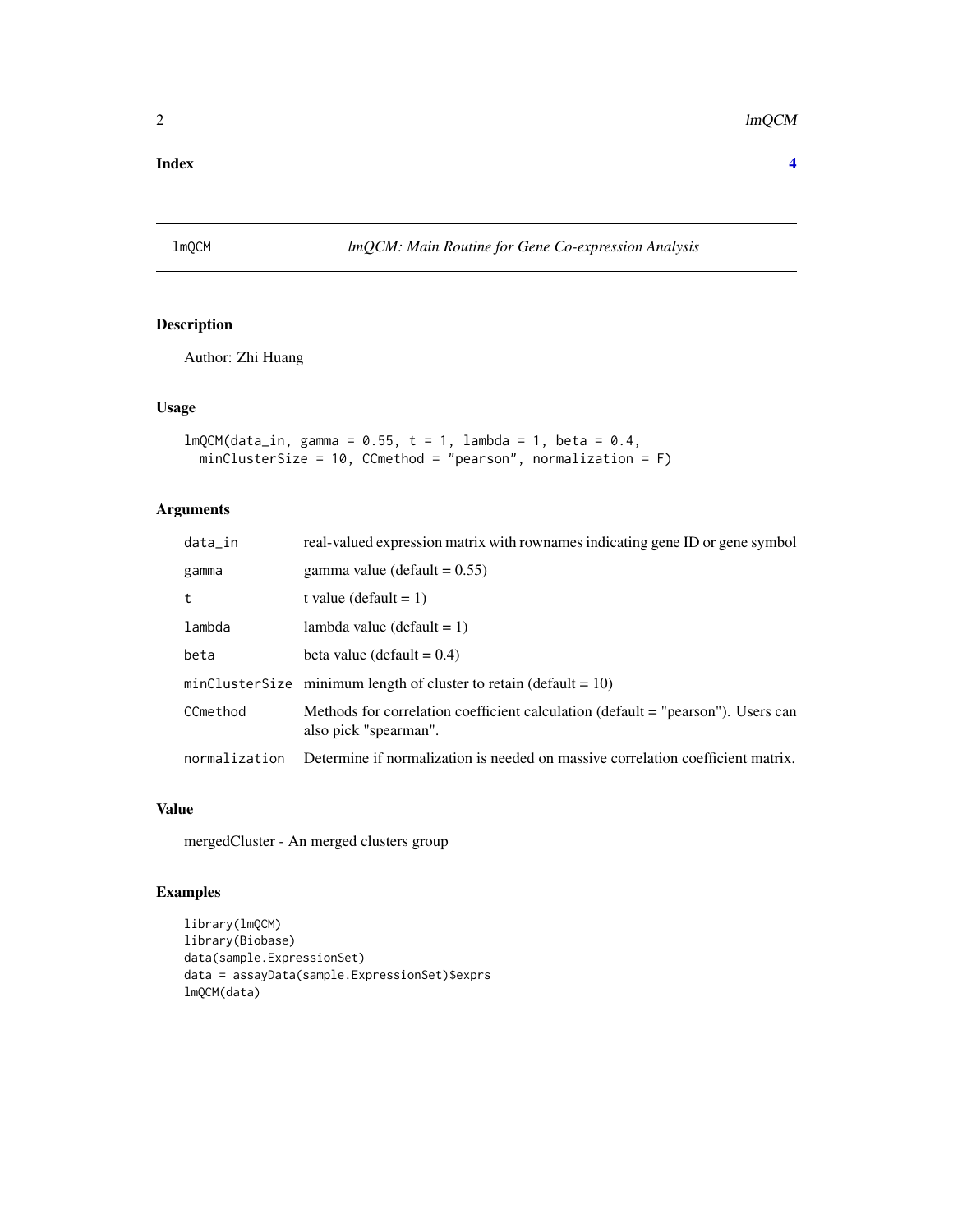<span id="page-2-0"></span>

### Description

Author: Zhi Huang

### Usage

```
localMaximumQCM(CAatrix, gamma = 0.55, t = 1, lambda = 1)
```
### Arguments

| cMatrix | a correlation matirx            |
|---------|---------------------------------|
| gamma   | gamma value (default $= 0.55$ ) |
| t.      | t value (default = 1)           |
| lambda  | lambda value (default $= 1$ )   |

### Value

An unmerged clusters group 'C'

merging\_lmQCM *merging\_lmQCM: Subroutine for Merging Gene Clusters*

### Description

Author: Zhi Huang

### Usage

 $merging\_lmQCM(C, beta = 0.4, minClusterSize = 10)$ 

### Arguments

| - C  | Resulting clusters                                                   |
|------|----------------------------------------------------------------------|
| beta | beta value (default $= 0.4$ )                                        |
|      | minClusterSize minimum length of cluster to retain (default = $10$ ) |

### Value

mergedCluster - An merged clusters group